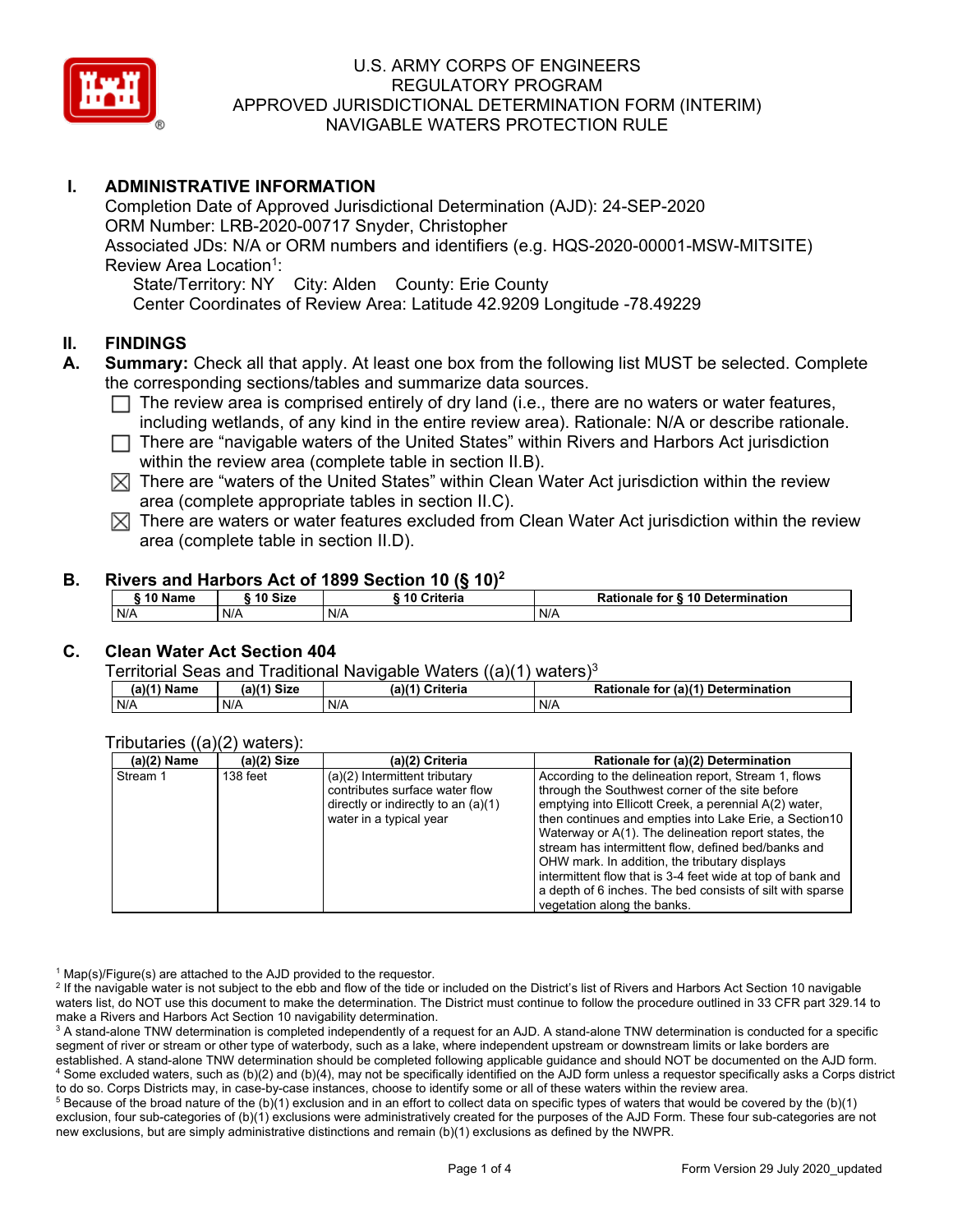

#### Lakes and ponds, and impoundments of jurisdictional waters  $((a)(3)$  waters):

| -----------   |               |                    | .<br>.                             |
|---------------|---------------|--------------------|------------------------------------|
| $(a)(3)$ Name | $(11/3)$ Size | (a)(3)<br>Criteria | Rationale for (a)(3) Determination |
| N/A           | N/A           | N/A                | N/A                                |

### Adjacent wetlands ((a)(4) waters):

| $(a)(4)$ Name | (a)(4) Size     | (a)(4) Criteria                                                                | Rationale for (a)(4) Determination |
|---------------|-----------------|--------------------------------------------------------------------------------|------------------------------------|
| Wetland 1     | 0.07<br>' acres | $(a)(4)$ Wetland abuts an $(a)(1)-(a)(3)$   Wetland 1 directly abuts Stream 1. |                                    |
|               |                 | water                                                                          |                                    |

# **D. Excluded Waters or Features**

Excluded waters  $((b)(1) - (b)(12))^{4}$ 

| <b>Exclusion Name</b> | <b>Exclusion Size</b> | Exclusion <sup>5</sup>                                                                                                              | <b>Rationale for Exclusion Determination</b>                                                                                                                                                                                                                                                                                                                                                                                                                                                                                                                                                                                                                                                                                                                                                                                                                                                                                                                                                                                                                                                                                                                                                                                                                                                                                                                                                                                                                                                                                                                                                                                                                                                                                                                                                                                                                                                                        |
|-----------------------|-----------------------|-------------------------------------------------------------------------------------------------------------------------------------|---------------------------------------------------------------------------------------------------------------------------------------------------------------------------------------------------------------------------------------------------------------------------------------------------------------------------------------------------------------------------------------------------------------------------------------------------------------------------------------------------------------------------------------------------------------------------------------------------------------------------------------------------------------------------------------------------------------------------------------------------------------------------------------------------------------------------------------------------------------------------------------------------------------------------------------------------------------------------------------------------------------------------------------------------------------------------------------------------------------------------------------------------------------------------------------------------------------------------------------------------------------------------------------------------------------------------------------------------------------------------------------------------------------------------------------------------------------------------------------------------------------------------------------------------------------------------------------------------------------------------------------------------------------------------------------------------------------------------------------------------------------------------------------------------------------------------------------------------------------------------------------------------------------------|
| Wetland 2             | $0.92$ acres          | (b)(1) Water or water feature that is<br>not identified in $(a)(1)-(a)(4)$ and<br>does not meet the other (b)(1) sub-<br>categories | In the delineation report, it states Wetland 2 is a<br>scrub/shrub pocket in the northeast corner of the site.<br>The soils are mapped potentially hydric. Vegetation<br>found within this wetland is a mix of non-hydric and<br>hydrophtic vegetation. A review of aerial imagery and<br>other in-house resources show no drainage patterns<br>coming or going from wetland 2. Wetland 2 is more<br>than 450 linear feet from Stream 1 (A-3 water) on the<br>delineation map to the South, greater than 600 linear<br>feet to Ellicott Creek (A(3) water) to the East or any<br>other tributary identified from an in-house review of<br>aerial imagery, topo maps and the NYSDEC<br>environmental resource mapper. No other A-1 to A-3<br>waters were identified within the vicinity of the wetland<br>during an in-house review. Wetland 2 is approximately<br>75 feet from road side drainage along North Road to<br>the North. However, in-house review indicates the<br>drainage to be a combination of an open and closed<br>drainage system of ditches and culverts that appear to<br>be maintained over the years. Also, the delineation<br>indicated no drainageways or tributaries are within the<br>vicinity of Wetland 2. The wetland is a shallow surface<br>concave depression that collects water and holds it<br>long enough to provide wetland characteristics but does<br>not drain to A-1 to A-3 waters. Photos included within<br>the delineation report and a review of aerial imagery<br>show no natural or artificial barrier between Wetland 2<br>and Stream 1/Ellicott Creek. There is no indication that<br>any $a(1)$ - $a(3)$ water inundates the wetland in a typical<br>year (see ATP discussion below). Also, the<br>NRCS/USDA Web Soil Survey "Flood Frequency<br>Class" rating is "none" which means, "flooding is not<br>probable. The chance of flooding is nearly 0 percent in |
|                       |                       |                                                                                                                                     | any year". All resources reviewed support the<br>determination that Wetland 2 doesn't directly abut an                                                                                                                                                                                                                                                                                                                                                                                                                                                                                                                                                                                                                                                                                                                                                                                                                                                                                                                                                                                                                                                                                                                                                                                                                                                                                                                                                                                                                                                                                                                                                                                                                                                                                                                                                                                                              |
|                       |                       |                                                                                                                                     | A(1)-A(3) waters, are not separated from an A(1)-A(3)<br>waters by a natural or man-made feature and are not<br>adjacent to an A(1)-A(3) waters.                                                                                                                                                                                                                                                                                                                                                                                                                                                                                                                                                                                                                                                                                                                                                                                                                                                                                                                                                                                                                                                                                                                                                                                                                                                                                                                                                                                                                                                                                                                                                                                                                                                                                                                                                                    |

 $1$  Map(s)/Figure(s) are attached to the AJD provided to the requestor.

<sup>2</sup> If the navigable water is not subject to the ebb and flow of the tide or included on the District's list of Rivers and Harbors Act Section 10 navigable waters list, do NOT use this document to make the determination. The District must continue to follow the procedure outlined in 33 CFR part 329.14 to make a Rivers and Harbors Act Section 10 navigability determination.

<sup>3</sup> A stand-alone TNW determination is completed independently of a request for an AJD. A stand-alone TNW determination is conducted for a specific segment of river or stream or other type of waterbody, such as a lake, where independent upstream or downstream limits or lake borders are established. A stand-alone TNW determination should be completed following applicable guidance and should NOT be documented on the AJD form. <sup>4</sup> Some excluded waters, such as (b)(2) and (b)(4), may not be specifically identified on the AJD form unless a requestor specifically asks a Corps district to do so. Corps Districts may, in case-by-case instances, choose to identify some or all of these waters within the review area.

<sup>5</sup> Because of the broad nature of the (b)(1) exclusion and in an effort to collect data on specific types of waters that would be covered by the (b)(1) exclusion, four sub-categories of (b)(1) exclusions were administratively created for the purposes of the AJD Form. These four sub-categories are not new exclusions, but are simply administrative distinctions and remain (b)(1) exclusions as defined by the NWPR.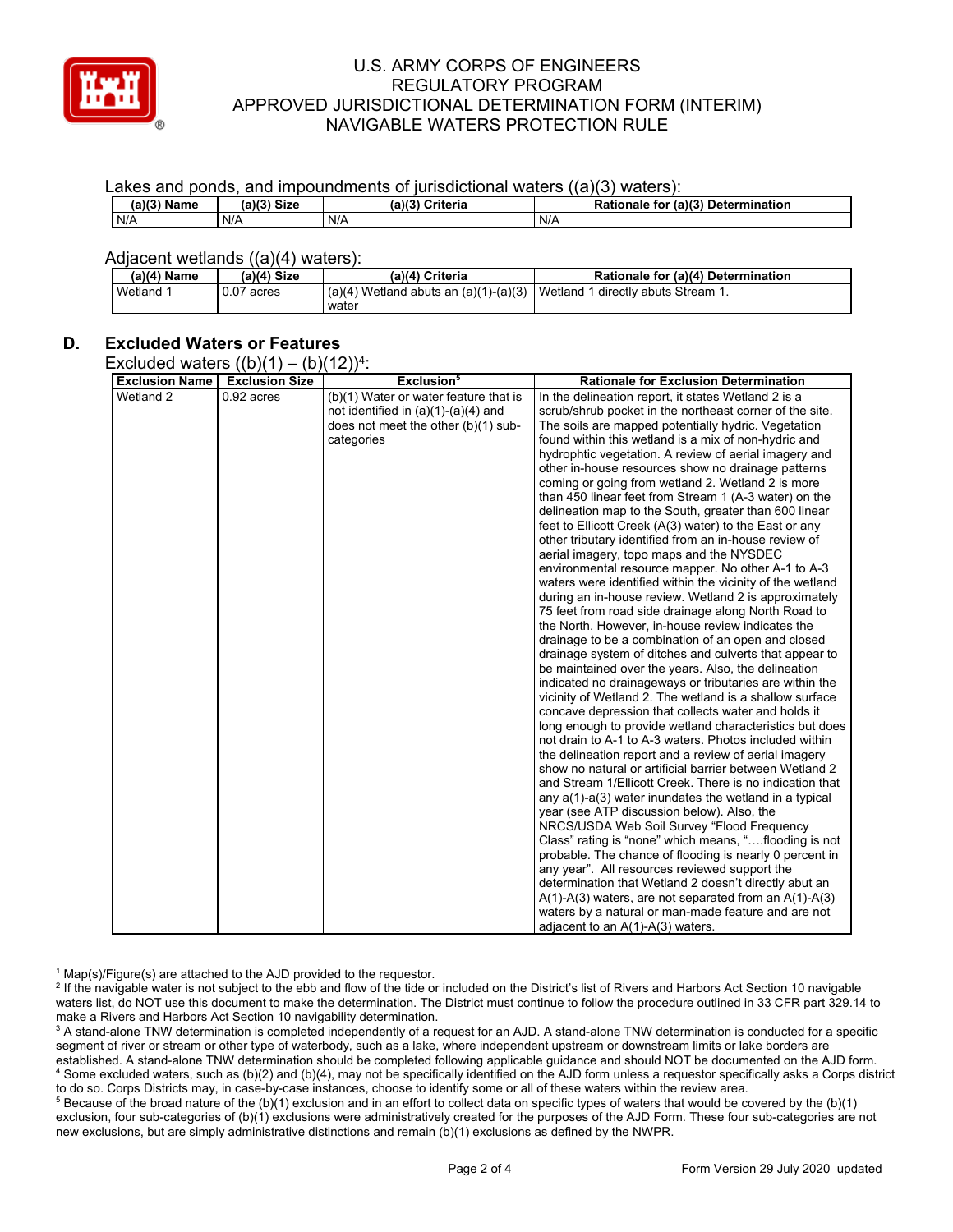

# **III. SUPPORTING INFORMATION**

- **A. Select/enter all resources** that were used to aid in this determination and attach data/maps to this document and/or references/citations in the administrative record, as appropriate.
	- **\_x\_** Information submitted by, or on behalf of, the applicant/consultant: *Earth Dimensions, INC submitted a wetland delineation report was submitted on June 5, 2020 with accurate, completed data sheets, photographs, NWI map, web soil survey with hydric soil ratings and other supporting information.* 
		- **\_\_\_** Data sheets prepared by the Corps: *Title(s) and/or date(s).*
	- **\_x\_** Photographs: Photos included with the delineation report dated May 27, 2020
	- **\_\_\_** Corps Site visit(s) conducted on: *Date(s).*
	- **\_\_** Previous Jurisdictional Determinations (AJDs or PJDs):
	- **\_\_\_** Antecedent Precipitation Tool: *provide detailed discussion in Section III.B.*
	- **\_\_X** USDA NRCS Soil Survey: NRCS/USDA Web Soil Survey Reviewed September 24 & Oct 1, 2020
	- **X\_\_** USFWS NWI maps: USFWS Wetland Mapper Reviewed September 24, 2020
		- **\_X\_** USGS topographic maps: USGS Ontario Quad Reviewed September 24, 2020

## **Other data sources used to aid in this determination:**

| Data Source (select)       | Name and/or date and other relevant information                                                                                                      |
|----------------------------|------------------------------------------------------------------------------------------------------------------------------------------------------|
| <b>USGS Sources</b>        | N/A.                                                                                                                                                 |
| <b>USDA Sources</b>        | N/A.                                                                                                                                                 |
| <b>NOAA Sources</b>        | N/A.                                                                                                                                                 |
| <b>USACE Sources</b>       | N/A.                                                                                                                                                 |
| State/Local/Tribal Sources | NYSDEC Environmental Resource Mapper – Reviewed September 24, 2020; No State regulated<br>wetlands are within the vicinity of the delineated parcel. |
| <b>Other Sources</b>       | N/A.                                                                                                                                                 |

**B. Typical year assessment(s):** The APT pulls precipitation data from NOAA's Daily Global Historical Climatology Network. The APT evaluates normal precipitation conditions based on the three 30-day periods preceding the observation date. For each period, a weighted condition value is assigned by determining whether the 30-day precipitation total falls within, above, or below the 70th and 30th percentiles for totals from the same date range over the preceding 30 years. The APT then makes a determination of "normal," "wetter than normal," or "drier than normal" based on the condition value sum. The APT also displays results generated via the Palmer Drought Severity Index and the University of Delaware WebWIMP.

An APT evaluation was run, associated with Google Earth Aerial photos for 1995, 2006, 2009, 2015 and 2018. The evaluation was run for the HUC 12 watershed, since there were no weather stations in

 $1$  Map(s)/Figure(s) are attached to the AJD provided to the requestor.

<sup>&</sup>lt;sup>2</sup> If the navigable water is not subject to the ebb and flow of the tide or included on the District's list of Rivers and Harbors Act Section 10 navigable waters list, do NOT use this document to make the determination. The District must continue to follow the procedure outlined in 33 CFR part 329.14 to make a Rivers and Harbors Act Section 10 navigability determination.

<sup>&</sup>lt;sup>3</sup> A stand-alone TNW determination is completed independently of a request for an AJD. A stand-alone TNW determination is conducted for a specific segment of river or stream or other type of waterbody, such as a lake, where independent upstream or downstream limits or lake borders are established. A stand-alone TNW determination should be completed following applicable guidance and should NOT be documented on the AJD form. <sup>4</sup> Some excluded waters, such as (b)(2) and (b)(4), may not be specifically identified on the AJD form unless a requestor specifically asks a Corps district to do so. Corps Districts may, in case-by-case instances, choose to identify some or all of these waters within the review area.

 $5$  Because of the broad nature of the (b)(1) exclusion and in an effort to collect data on specific types of waters that would be covered by the (b)(1) exclusion, four sub-categories of (b)(1) exclusions were administratively created for the purposes of the AJD Form. These four sub-categories are not new exclusions, but are simply administrative distinctions and remain (b)(1) exclusions as defined by the NWPR.